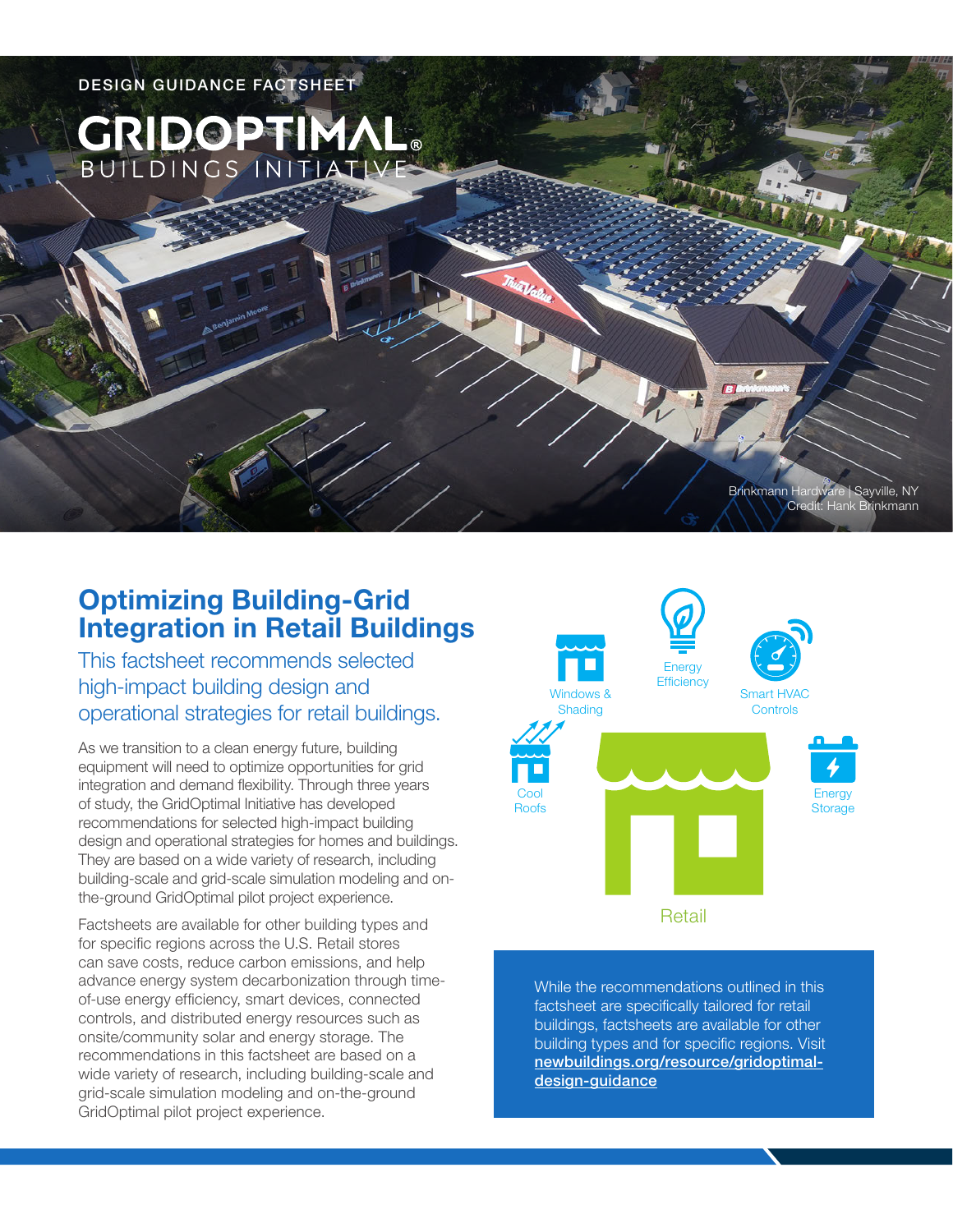## Top 5 GridOptimal Building Design and Operation Strategies:

### **Retail Buildings**

Efficiency and demand flexibility strategies have widely varying impacts across multiple building types, climates, and grid paradigms. High-impact strategies like these can deliver time of-use energy efficiency and demand flexibility while minimizing or avoiding occupant disruption.



## **Energy efficiency.** Envelope

measures like insulation, air-sealing, high-performance windows, and mechanical systems (HVAC and water heating) offer both yearround savings and peak demand reduction during times of high grid demand and carbon emissions. Energy efficiency is an enabler and often an impact multiplier for demand flexibility.



**Energy storage.** Both battery electric and thermal (e.g., ice, hot water) storage systems can enable load shifting away from high-cost, high-carbon hours. Key benefits include energy cost savings, emissions reductions, and resilient operations. Co-optimize schedules to achieve cost, emissions, and resiliency benefits, and specify grid-integrated communications.



**Windows & shading. Carefully** planned shading and window treatments can reduce afternoon and evening cooling loads that lead to increased energy demand during system peak. West-facing shading, exterior louvers, and electrochromic glass in conjunction with highperformance glazing are effective solutions to increase a building's grid-friendliness.



#### **Smart HVAC controls.**

Temperature setpoint and schedule adjustments such as setbacks, precooling, and preheating can deliver peak demand savings and shift load toward low-cost, lowcarbon hours. Communications standards such as OpenADR 2.0b enable current and future participation in demand response and similar programs.



**Cool roofs.** Buildings with low floor area ratios tend to have expansive roofs. Cool roofs that reflect direct sunlight can greatly reduce heat gain and therefore HVAC cooling load. This mitigated cooling load peaks in the late afternoon: often high-cost, high-carbon hours.

## Where the Energy Goes: Typical Retail End-Use Demand Profiles

To find the highest-impact opportunities for time-of-use energy efficiency and demand flexibility, identify key hours in terms of energy cost, carbon, and/or overall grid net load, then search for opportunities when those times overlap with high building demand.

These charts show typical summer and winter demand profiles for a standalone retail building in a hot climate (zone 2A) and a cold climate (zone 6A).

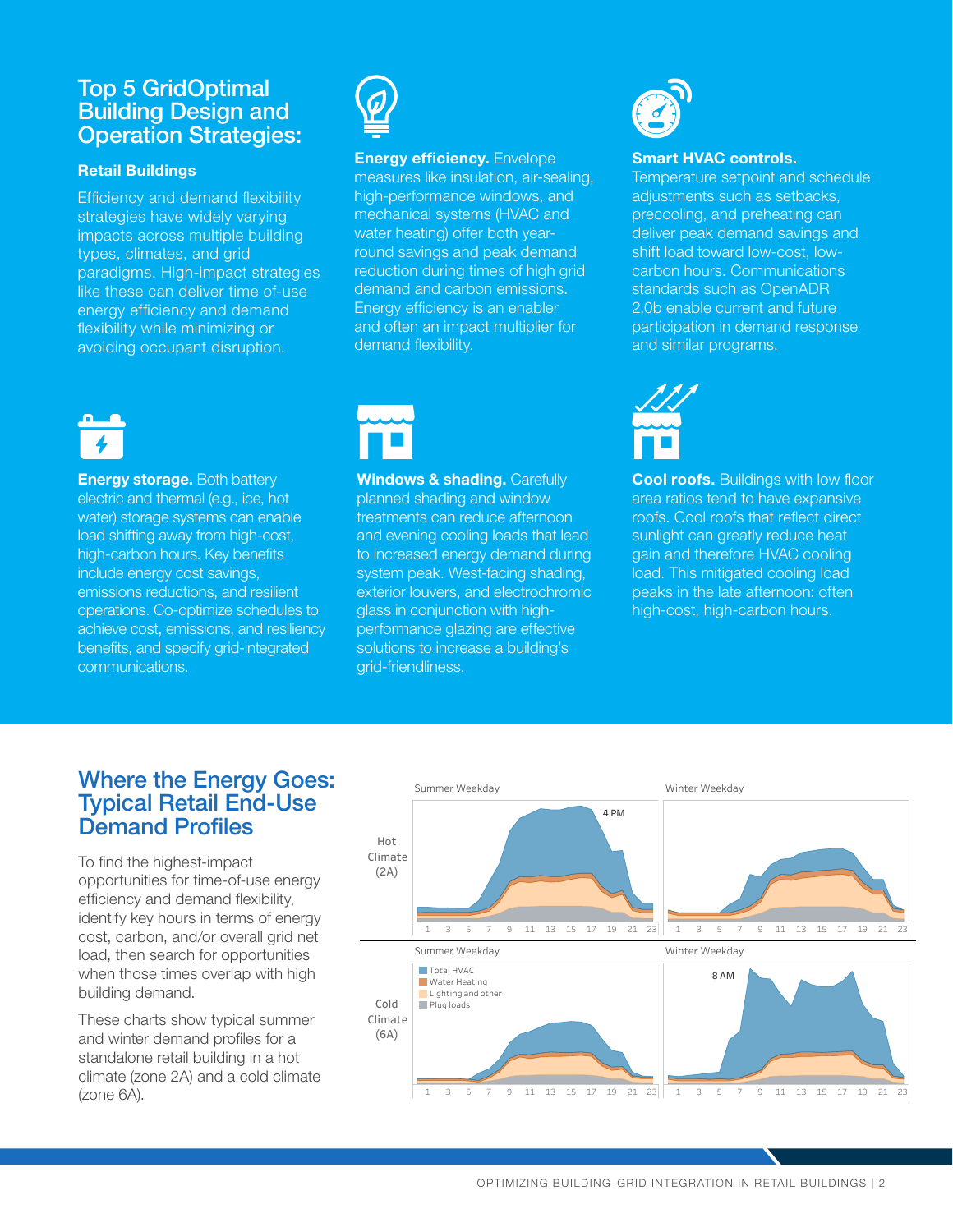# Designing for the Local Grid

Across the nation and the world, electricity grids are changing fast, and variable wind and solar are the fastest-growing resources. There are many pathways to decarbonization, and which resources are dominant at the regional level impacts both rate structures and carbon emissions patterns. Broadly, most regions can be considered either solar, wind, hydro, or fossil-heavy (in reality, all grids use a unique mix of resources; this framework is intended mainly for at-a-glance comparisons).

In general, buildings should seek to **minimize demand during the highest net load hours** on the grid and **shift load toward periods of low net demand.** High net load occurs when less renewable energy is on the grid—often evenings in summer. The times of low net load vary depending on the local grid conditions. Buildings can co-optimize targeted energy efficiency and flexibility strategies to achieve both cost savings and carbon emissions reductions by considering both their cost and carbon implications; the GridOptimal Buildings LEED Credit calculator spreadsheet can help designers evaluate these impacts.





**Solar-Heavy:** PV panels produce more energy during midday hours, but grid peak demand often comes later in the day, especially in summer. Consider strategies that enable the building to shift energy away from morning and evening and toward 10am-2pm, such as grid-integrated heat pump water heaters and batteries. Target energy storage duration of 2-8 hours.

**Wind-Heavy:** Onshore wind in many locations tends to be stronger at night; offshore wind tends to be stronger during the day. Day to day variability can be high: prioritize demand flexibility. Consider strategies to leverage abundant, clean daytime and/or overnight energy for use during afternoons and evenings, with energy storage durations in the 8-16 hour range.

#### **Fossil/Nuclear-Heavy:**

Emissions are typically highest during grid system peak demand hours but often remain relatively high during off-peak hours. Overnight and baseload hours may be very carbon-intensive (coal) or lower-carbon (nuclear). Focus on deep energy efficiency and target demand flexibility during grid peak hours, typically during summer afternoons and evenings.



#### **Hydro-Heavy:**

Abundant clean energy is available during spring and early summer months as snow melts and rivers run high but limited during summer and fall. Large dams offer grid balancing and buffering ability to minimize electricity demand and supply variability. Electrification offers high carbon savings impacts. Target energy efficiency and demand reduction during summer afternoons.